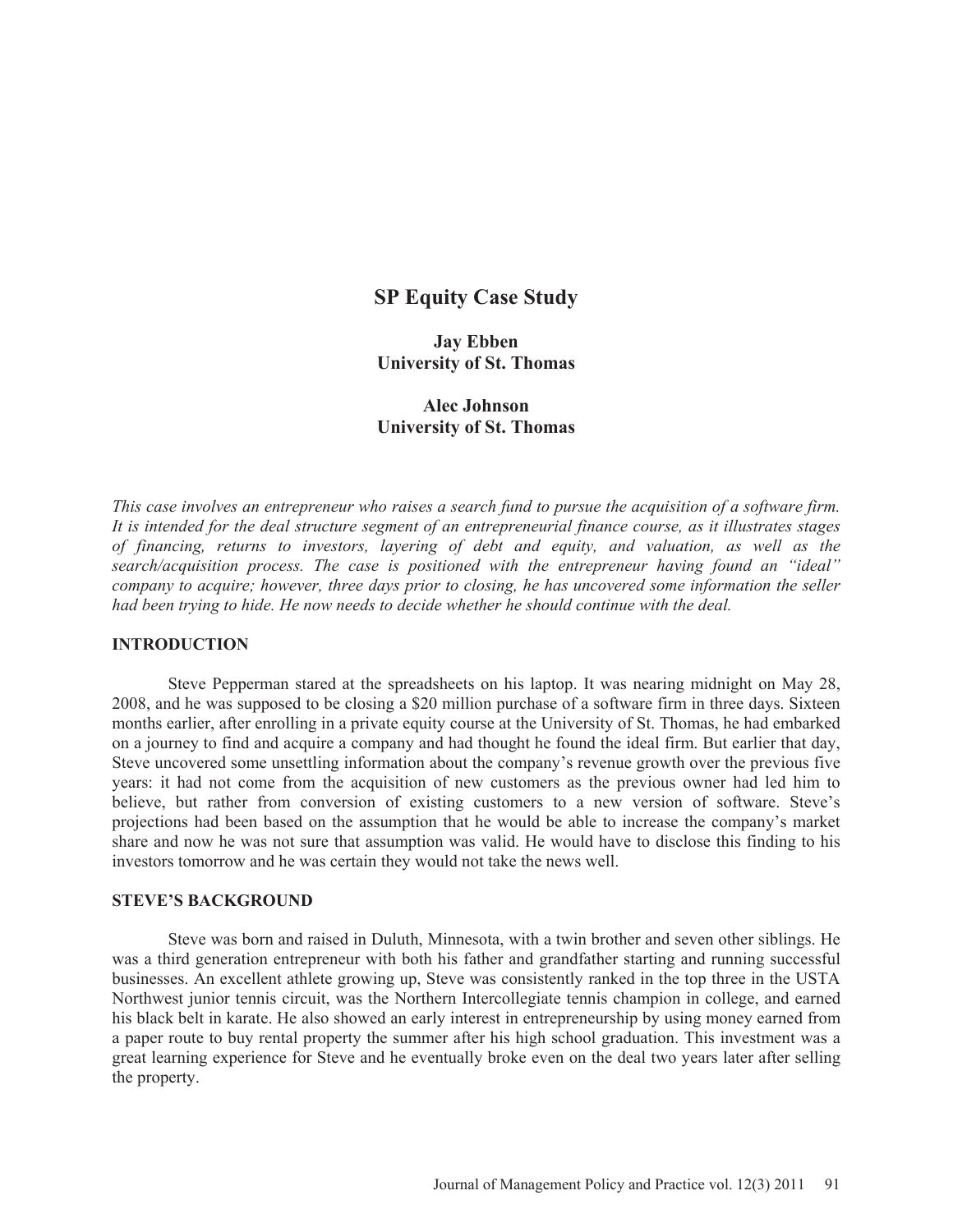Steve attended the University of Minnesota-Duluth and studied computer science/math (see resume in Exhibit 1). Upon graduation, he obtained a position with UNISYS Corporation and eventually worked his way up from Software Engineer to Director of Product Development, becoming one of the youngest directors in the company. He left UNYSIS to become Director of Operations for Zubaz, a fastgrowing company in athletic apparel, where he helped to groom the company for two years before it was sold to a Hong Kong investor. After Zubaz, Steve built a software-based scheduling system for the sports recreation industry in his basement, grew the business to over one-hundred customers in two years, and sold it to Sierra Digital in 1994.

Steve then spent the next twelve years in various managerial positions for technology-based companies. Between 1996 and 2001, he groomed two \$10 million divisions of Epicor Software in Irvine, California. He led the sale of one of these divisions to the founders of Sun Microsystems and negotiated a term sheet on the other division with a buyer prior to his departure from Epicor. Between 2003 and 2005, he led a start-up division of Software Systems OTC and grew revenue from zero to \$1 million in thirteen months. He was named Vice-President of M&A in 2005 and was responsible for identifying potential acquisition targets, performing due diligence, and negotiating acquisition deals. In this position, he entered into discussions with over seventy-five acquisition targets, issued letters of intent to seven firms, and closed deals on a \$3 million German firm and a \$23 million California firm.

#### **OPPORTUNITY IN THE SOFTWARE INDUSTRY**

While working for Software Systems OTC, Steve observed two trends in the software market that presented a promising opportunity. The first trend was that private equity funds were focusing their efforts on acquiring software firms with revenues above \$20 million and EBITDA greater than \$4 million; firms below this level were considered too small. Because of this, there was less competition for smaller software firms, which kept acquisition prices affordable.

The second trend was the conversion from legacy software to On-Demand or Software as a Service (SaaS) applications. In the legacy software model, software is installed on a customer's server, and revenues are generated via licensing, professional service, and maintenance fees. While profitable, this model results in unpredictable revenues from year to year because of the heavy reliance on upfront fees from new customers. In the On-Demand model, applications are hosted by the software provider and customers rent access to them on an annual or monthly basis. This model generates predictable recurring revenue for the software provider and results in lower costs for both the provider and customer. Because of its attractiveness, a large-scale shift to the On-Demand business model was occurring; however, because of the required investment, many smaller lifestyle software firm owners were opting to sell out rather than making this conversion themselves.

Steve knew from his M&A experience that legacy software firms with were typically being acquired for 4-6x EBITDA, while On-Demand firms were commanding 8-12x multiples (see Exhibit 2). Given the current trends, Steve believed that he could purchase a small, lifestyle legacy software firm for 4-6x EBITDA, invest in On-Demand technology, grow revenues and margins, and sell the firm for 8-12x EBITDA in three to five years. Steve believed this would be attractive to investors, and could provide an internal rate of return of 30-60%.

### **THE SEARCH FUND**

Steve was introduced to the search fund concept in an MBA private equity course at the University of St. Thomas in the spring of 2006. In this course, he was taught the fundamentals of staging financing (first for the search process, and second for the acquisition), how to use debt leverage to increase the exit value for investors, and how to structure a deal that would be attractive to himself and to his investors. Most importantly, he realized in this class that starting a search fund was something *he* could do successfully.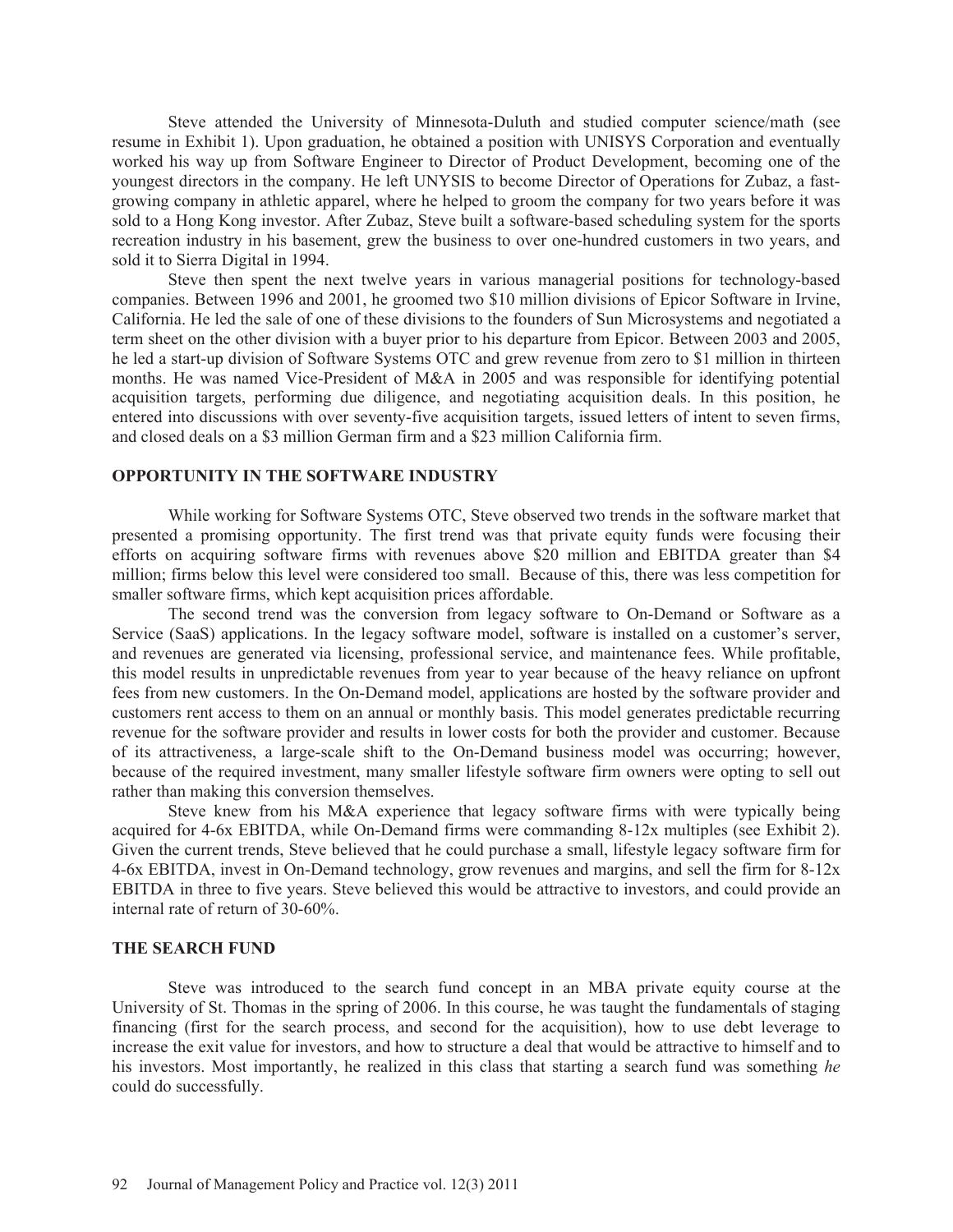Steve learned that the search fund model has two main objectives for targeting an acquisition that are the basis for success. One is that the cash flows of the business (for which EBITDA is an approximation) provide a basis for a debt lever between 30% and 60% of the total acquisition price. The cash flows of the business are then used to pay off the debt over a five- to seven-year period, creating value for equity holders if the exit can produce at least what was paid for the business. The second basis for success is that the right management/leadership is in place to run the acquired business. With Steve's acquisition and management experience, he believed he could fulfill both of these objectives by finding a business with strong cash flows and by taking over the CEO position of the acquired business for the duration of the investment.

In the six months following this class, Steve researched the software industry and began preparing a Private Placement Memorandum for a search fund called SP Equity (see Exhibit 3 for excerpts). His plan called for \$360,000 of capital, which would fund an eighteen-month search. He resigned from his position at Software Systems OTC and began spending one-hundred percent of his time raising money for his search fund.

Steve approached friends and family with the opportunity, as well as several private equity funds that would have additional capital to invest at the acquisition. His strategy was to approach funds that did not have any software companies in their portfolios and sell them on becoming their high-tech partner. This proved to be a very successful strategy: Steve was able to raise the money in sixty days and ended up turning down eight private equity funds due to over-subscription. The deal was closed on December 15<sup>th</sup>, 2006, and Steve began the search that would put him in negotiations with Lending Specialist Technologies (LST) sixteen months later.

## **FINDING A COMPANY**

Steve began his search by purchasing a database of all the known software companies in the U.S. and partitioning the list into revenue levels and geographic regions. Knowing that larger high-tech companies typically spawned smaller businesses, he focused on seven metropolitan areas: San Francisco, Los Angeles, Boston, Atlanta, Minneapolis, Phoenix, and Dallas. Steve also identified several vertical niche software industries he felt were ready to make the shift to On-Demand technology. He then attempted to get introductions to business owners, recalling from his M&A experience how critical thirdparty introductions were: "Small business owners are excited about receiving a big check in an acquisition but also feel guilty about leaving employees with a new owner; having a connection to the potential acquirer helps to alleviate this concern." Steve spent a great deal of time introducing himself to law and accounting firms, regional M&A firms, boutique investment banks, state associations, and other organizations that would know these small software company owners.

In sixteen months, Steve contacted ninety companies, performed due diligence on sixty-three, and made offers on seven. As the search went on, Steve felt more and more pressure to find a company. One aspect that was particularly frustrating to Steve was that writing a letter of intent and getting a deal closed was "like comparing the running of a 5k to a marathon": there was a tremendous amount of work to do after the LOI was written, considerable legal fees and other costs, and a significant chance that the purchase would not happen. There were two companies in particular that Steve thought were done deals that fell through. One case was a company that was a division of a larger firm: "The firm decided they wanted to keep the intellectual property and license it to us after we purchased the division. That didn't make any sense because we wouldn't have anything of value to sell in the end."

Steve came across LST in March 2008 through a relationship with a small boutique investment firm he had built in the beginning of his search quest. A partner at the firm called Steve to say that he had found exactly what Steve was looking for. Steve initially responded that he did not have time to look at it, as he had two LOI's out on firms in Dallas and San Francisco and was swamped with due diligence. However, the partner insisted Steve take a look at it because it was in a vertical sector in which Steve was interested, fit his model ideally, and already had a web-based software product in place. Additionally, despite its On-Demand infrastructure, the company's asking price was only 6.5x EBITDA.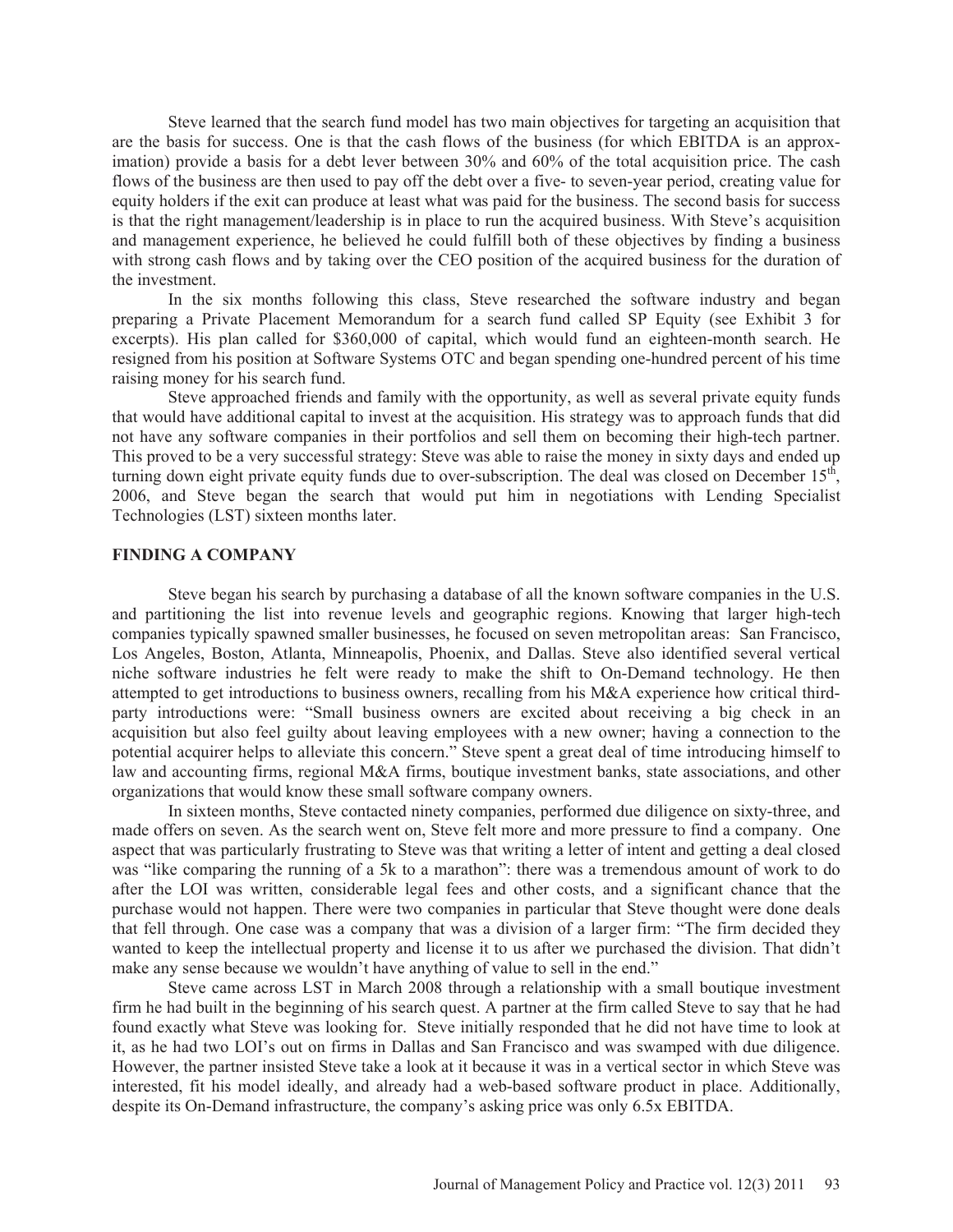### **LENDING SPECIALIST TECHNOLOGIES**

### **Company History**

Bob Benson founded LST in a small Midwestern town in 1985 as a consulting firm to assist farmers with agricultural bank loans. He quickly recognized a need for loan process management and developed a system focused on the agriculture segment. In 1996, LST converted the product from DOSbased to Windows-based, and in 2001 the company introduced a web-based platform. In 2005 and 2006, the company expanded into three other vertical markets: Commerical/Industrial, Commercial Real Estate, and Construction/Development. This led to a break-out year in 2007, as banks looking for capabilities beyond agriculture were now more apt to become customers (see Exhibit 4 for historical income statements).

### **Products**

LST's loan-origination system had five main functional attributes: 1) Global System Encapsulation, which included loan process task management, integration with bank systems, and recordkeeping; 2) Information Management, which included customer relationship management and entry of financial information for customer loan applications; 3) Financial Analysis, which included credit analysis, external credit report downloads, risk and approval processes, and credit analysis presentation; 4) Back-End Reporting and Interfacing, which included loan correspondence, loan portfolio reporting and analysis, loan status tracking, and monitoring of loan covenants; and 5) On-Demand Architecture, which allowed customers to either host the system internally or to rely on LST to host the application.

The value of the system to lending professionals was a more streamlined, standardized loanmanagement system that assisted in evaluating and monitoring loans. The system was designed to help banks to issue fewer risky loans, to automatically identify issues with loan customers (such as defaults on loan covenants) so they could be dealt with in a timely manner, and to act as a complete record-keeping database.

### **Market Segments**

#### *Commercial Banks and Savings Institutions*

As of March 31, 2008, there were 8,496 commercial banks and savings institutions in the United States with over \$13 trillion of assets. This segment was highly fragmented on the low end: the largest 1.5% of these institutions possessed 78% of all assets, leaving just 22% of assets to be divided among the remaining 98.5% (Federal Deposit Insurance Corporation, 2008). This customer group was the most promising for LST, as these institutions had loan activity in all four of LST's vertical markets.

One potentially concerning trend in this segment was that of consolidation, as LST's target customer was smaller banks and savings institutions (\$50 million to \$10 billion in assets). Between 1984 and 2003, the number of these institutions in the United States declined by almost 50%, and nearly all of the banks lost had less than \$1 billion in assets. Over this time period, mergers and acquisitions accounted for the loss of 8,122 banks and another 2,698 banks closed. However, this decline was somewhat offset by the 3,097 banks started over this period (Jones and Critchfield, 2005).

Within the commercial bank and savings institutions customer group were Farm Banks, defined by the American Bankers Association as banks with less than \$1 billion of assets and a ratio of domestic farm loans to total domestic loans greater than or equal to 14.20%. Of the 8,496 commercial banks in the U.S., 2,247 fell into this classification. These banks had \$151.7 billion in loans outstanding in 2007, of which \$50.1 billion were agriculture-related. This represented 38% of all agricultural loans (American Bankers Association, 2008; Cofer, Walser, and Osborne, 2008). As approximately 68% of the current LST customers were farm banks, this was an important customer group for the company.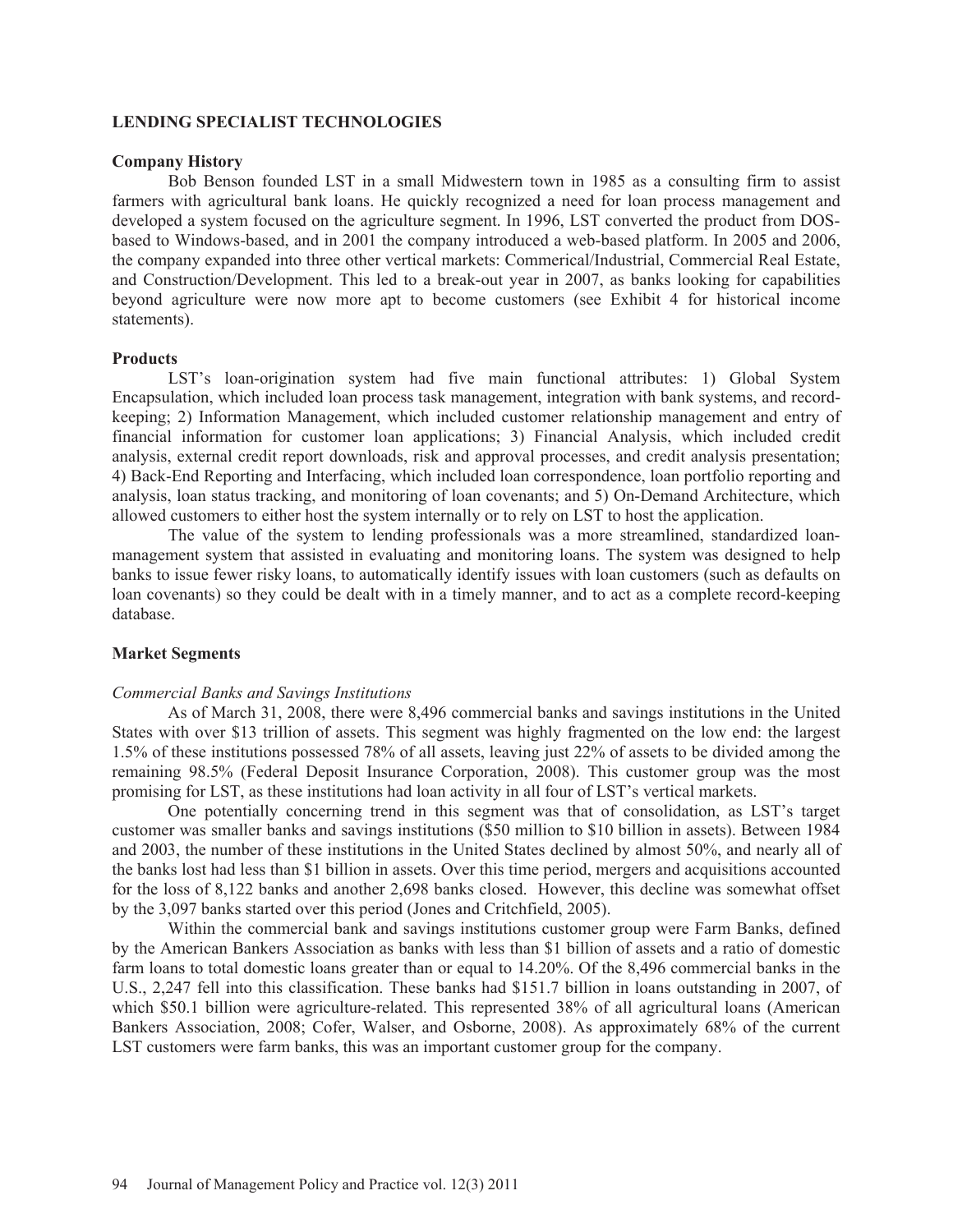#### *Credit Unions*

At the end of 2007, there were 8,101 credit unions in the United States that held \$754 billion in assets (National Credit Union Association, 2007). Federal regulations limited commercial lending by credit unions to 12.25% of total assets (Drukas, 2008) and only 35% of credit unions currently offered business services (Credit Union National Association, 2008). On the other hand, there was a trend toward more commercial lending in credit unions, with total commercial loans increasing by 24% between 2005 and 2007, to nearly \$3 trillion in loans outstanding (Credit Union National Association, 2008). Credit unions were potential customers for the agriculture and commercial/industrial products, but not for the other verticals. Approximately 5% of LST customers were credit unions.

#### *Farm Credit Associations*

Farm Credit Associations (FCA's) are part of the Farm Credit System initiative of the U.S. government, which provides funding and affiliated services to farmers, ranchers, producers of aquatic products, and other related businesses. Through 2007, the Farm Credit System had over \$143 billion in loans outstanding (Federal Farm Credit Banks, 2008). FCA's were potential customers of LST's agriculture product, but not of its other vertical products. Of the ninety-five Farm Credit Associations, thirty-nine were currently LST customers.

#### **Customer Base**

LST's web-based software served 332 banks, credit unions, and farm credit associations with asset sizes ranging from \$10 million to over \$200 billion. The firm's largest two customers accounted for 45.1% of its annual recurring revenue (37% and 8.1%, respectively). No other customer accounted for more than 1.5% of recurring revenue.

The customer base for LST was predominately in the Midwest and Central regions of the United States, with 298 of its 332 customers located in these two regions (see Exhibit 5). Customers in these two regions also accounted for 49% of recurring revenue (LST's largest two customers were outside of these regions). However, market penetration in the Midwest and Central regions was relatively low, at 4.5% and 6.2%, respectively. Outside of these two regions, LST did not have more than 1% market penetration in any one region. The company also had eight customers in Canada and one in Australia.

An important statistic regarding LST had to do with its customer retention. Since 2001 (when LST introduced its web-based platform), the company had only lost eleven customers, all of which resulted from bank failures or bank acquisitions. This translated to a 98.8% customer retention rate.

#### **Pricing Model**

LST's pricing followed the standard software licensing model, in which the company charged upfront license and implementation fees along with annual maintenance, hosting, and support fees. An important aspect of the pricing model was that license and hosting fees were based on the number of customer records rather than number of customer loans. Banks would typically enter all of their customer loans, past and present, into the LST system for auditing and record-keeping purposes. Therefore, fees were based on both a bank's current and non-current loan customers and would not decrease when a current customer paid off their loan (thus insulating LST from a decline in new loan activity and loan defaults).

#### **Technology Use in Banking**

Spending on information technology in North American banks grew just 4% in 2007 and growth was projected to remain at this pace through 2009. However, many experts believed that spending on loan origination systems would increase more significantly due to the need for efficiency, compliance, and reporting. The largest increases in technology spending were expected to occur at mid-sized banks (Bruno-Britz, Crosman, and O'Donnell, 2008). In SP Equity's own survey of 72 banks in the \$50 million to \$10 billion range, 36% reported using Microsoft Excel for loan analysis rather than a loan origination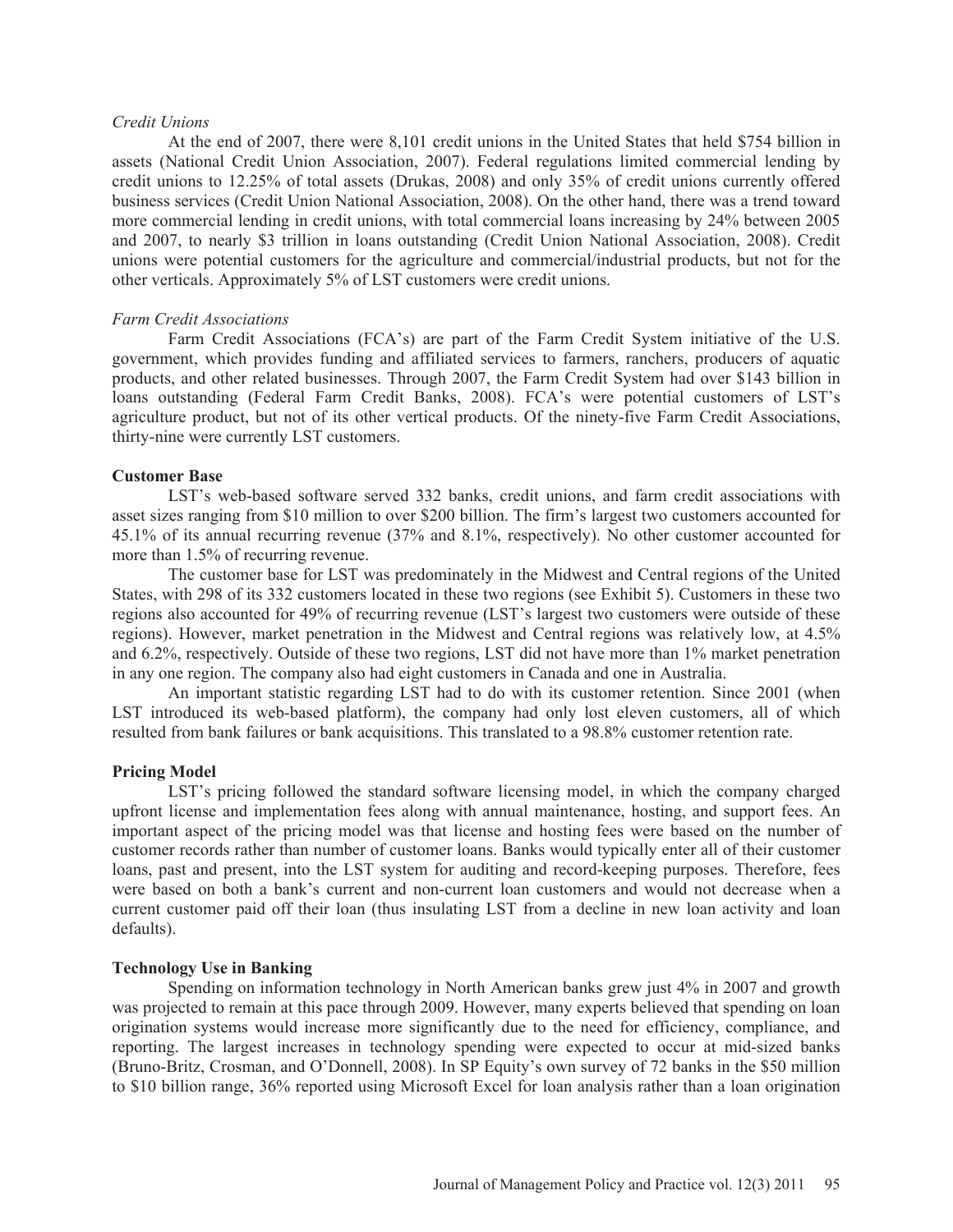system. An additional 25% were using software for only one piece of the loan process rather than an overall application that tied lending departments together and functioned as a system of record.

### **Competition**

There was one main competitor for LST, Cady Technologies, which was estimated to have revenues between \$30-50 million. This company primarily served larger banks and maintained 35 of the largest 150 banks as customers. Like LST, Cady offered an enterprise level system that integrated lending departments within a lending institution. The company had not yet fully converted its legacy system to On-Demand, but this migration was likely to occur in the near future. Most of the other firms in loan origination software competitive space provided boutique regional-based point solutions that were at a disadvantage because of their lack of integration and record-keeping abilities. In addition, they were generally undercapitalized, family owned, and regionally-based.

### **Company Prospects**

Steve believed that a couple of key focal points could significantly increase the company's level of success. First, while the current management team had deep industry knowledge, the sales and marketing arms of the company lacked focus and sophistication. Sales productivity in 2007 was at 50% with no quotas, no formal monitoring system, and varied sales commissions and bonuses; Steve's experience led him to believe that these productivity levels should be 80-90%. Second, Steve believed there was an opportunity to migrate the current license pricing model to a subscription-based model and increase recurring revenue from 42% to nearly 80% of total revenue in five years. While this would decrease revenue and EBITDA in the short term, it would lead to higher revenues, higher EBITDA, and a higher EBITDA multiple in the long-run.

## **THE DEAL**

During negotiations, it became clear that Benson was mainly concerned with two aspects: leaving his "baby" in good hands and getting his \$20 million. The buyer/seller chemistry was important to him, and he wanted to find someone who would continue to invest in the company rather than a buyer who would absorb the software into an existing corporate structure. He also wanted the business to remain in the same small town, but Steve did not make any promises regarding this aspect: the company was currently located in a renovated A&W restaurant in a town of 5,000 people, and Steve thought a move would be necessary to establish legitimacy.

Steve had several requirements in order to go through with the deal. First, Benson would have to sign a non-compete agreement at the closing and would not have any ongoing management responsibility. Second, Steve would only sign a one-year lease to stay in the current location. Third, the acquisition would be an asset purchase to take advantage of goodwill amortization that would amount to over \$1.4 million per year; also, since it was an asset purchase, Steve insisted that all of the employees accept employment offers with the new company. Fourth, to provide a high upside to investors, Steve demanded that Benson sell a minimum of ninety-percent ownership interest. Finally, Steve required that Benson leave ten percent of the purchase price in escrow for eighteen months.

### **FINANCING THE ACQUISITION**

Steve decided to leverage the purchase with approximately 45% debt and 55% equity. Additionally, he would seek a \$1 million bank line of credit to provide the company with cash for working capital. The purchase price was agreed to be \$20.16 million; this translated into a \$9.2 million long-term loan to be backed by company assets and \$10.96 million in investor equity. The bank loan had a five-year term, with a minimum \$800,000 payment each year (\$200,000 at the end of each quarter). The interest rates on both the term loan and revolving line were tied to the LIBOR rate and would be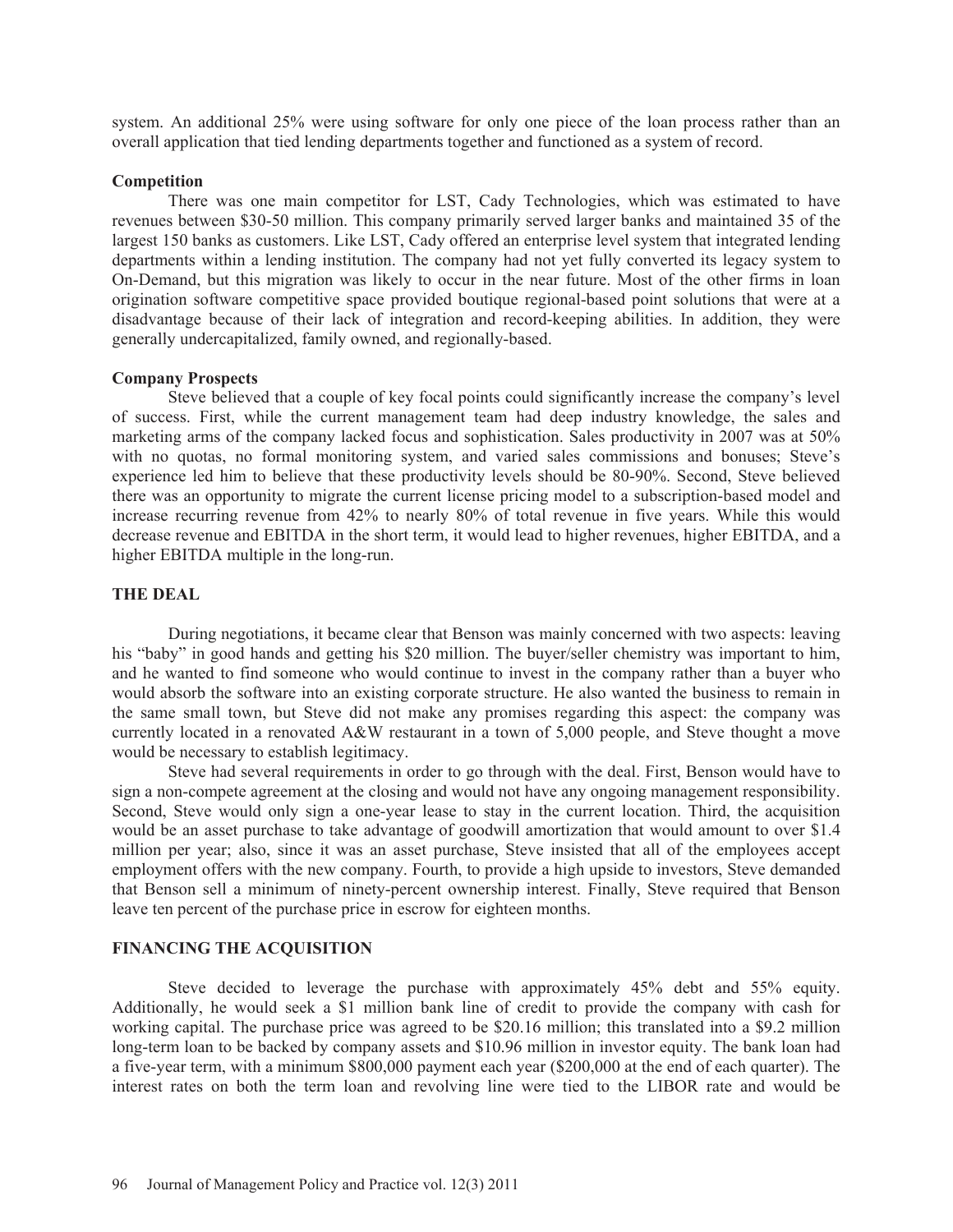approximately 6% per year. Based on Steve's financial projections, the company would be able to service the debt with a cash cushion (see Exhibit 6 for projected EBITDA and cash flow).

For the equity portion, Steve would invest an additional \$100,000 of his own money, Benson would keep 7% equity (approximately \$767,000), and investors in SP Equity committed to the remainder. Steve would earn 10% equity for completing the acquisition and up to another 10% for meeting performance goals; this would leave him with a total of 21% ownership (including his \$30,000 investment at the search stage and \$100,000 investment at acquisition) if the performance goals were met. Five percent of shares were reserved for employee options, and the remaining ownership would be split between Stage 1 and Stage 2 investors. The deal was structured so that equity investors would receive the amount of their investment first, and any "profits" above this would be distributed based on the above ownership percentages.

## **THE UNSETTLING NEWS**

Earlier in the due diligence process, Steve had inquired about the percentage of revenue growth that had come from new customers as opposed to existing ones, and Benson had shrugged off the question. A few weeks later, Steve insisted on this information and Benson responded, "Our system doesn't have that data." Skeptical, Steve spent the next two days focused on pulling this information from the system, and when he finally did he was shocked.

The company had introduced its web-based system in 2001 and had acquired 332 web-based customers over the past six years. However, only thirty of these customers were new; the rest had converted from the Windows-based system. Even worse, Steve estimated that only fifty more Windows customers might convert, so he could not continue to grow the business in this manner. Steve had assumed if he took over that, at a minimum, he could expect to achieve the same growth rate LST had realized over the past few years. But the growth would have to come from new customers, and if LST only acquired thirty new customers in six years, how could he expect the growth that he projected? And, if Benson was not willing to divulge this information, what other unpleasant surprises were waiting for him if he went ahead with the acquisition?

Steve took a deep breath and wondered if this was the end. He was running out of time and money, and if this acquisition fell through his funds might completely dry up before he found a company to buy. Yet, he could not try to convince his investors to stay in the deal if he was not sure about it. He decided to head for bed, though he was certain he would not sleep.

## **EXHIBIT 1 STEVE PEPPERMAN'S RESUME**

Professional Employment

• Software Systems OTC, Inc., Mpls, MN. April 2003-Oct 2006 *Vice President, Mergers and Acquisitions, March 2005-Oct 2006 Global Vice President/GM – Demand Stream Division, April 2003-Feb 2005* 

• SP Venture Partners, Mpls, MN, Oct 2001-March 2003

*Founder/Managing Partner*

• Epicor Software, Irvine, CA, Sept 1996-April 2001

*Vice-President/GM – Impresa Division, Sept 1996-April 2001 Vice-President/GM – Vista Division, Feb 2000-April 2001* 

• Data Systems & Management, St. Paul, MN, Aug 1994-Aug 1996

*Vice President, Professional Services* 

• SP Technologies, Mpls, MN, July 1992-July 1994

*CEO/Founder* 

Education: B.A., Computer Science, University of Minnesota-Duluth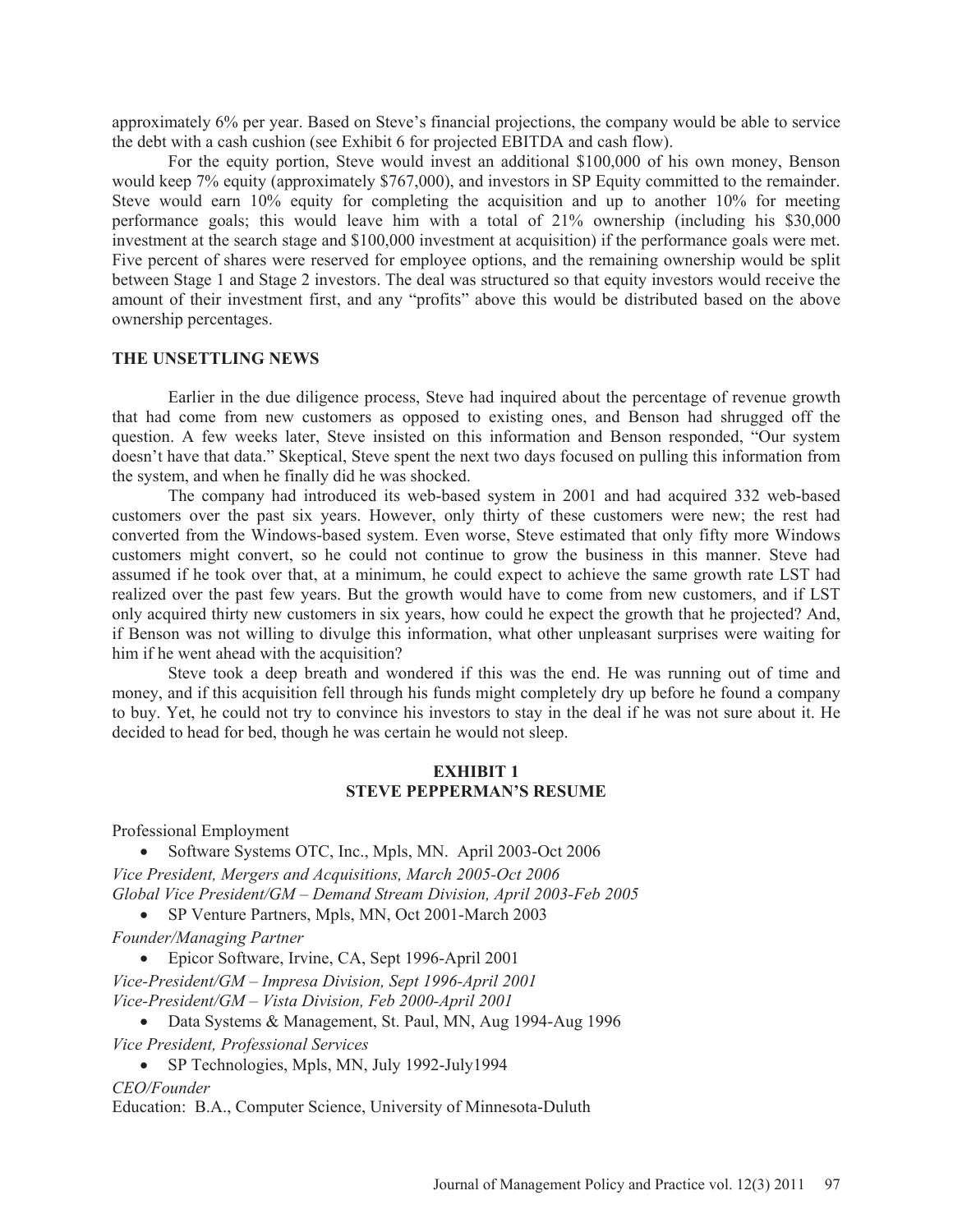|                           |                       |                         | Transaction  | <b>EBITDA</b> |          |
|---------------------------|-----------------------|-------------------------|--------------|---------------|----------|
| Date                      | Company               | Acquirer                | Value (\$mm) | (Smm)         | Multiple |
| 2/08                      | Capital Stream        | <b>HCL</b> Technologies | \$40.0       | \$1.1         | 36.4     |
| 2/08                      | Genesys Conferencing  | West                    | \$284.5      | \$32.7        | 8.7      |
| 2/08                      | QM Technologies       | Computershare           | \$124.0      | \$13.9        | 8.9      |
| 1/08                      | Manatron              | Thoma Cressey Bravo     | \$70.1       | \$4.5         | 15.6     |
| 12/07                     | Northgate Information | <b>KKR</b>              | \$1,180      | \$92.9        | 12.7     |
| 12/07                     | <b>NSB</b> Retail     | Epicor                  | \$322.0      | \$19.8        | 16.3     |
| 12/07                     | Nuvo Network Mgt      | Versata                 | \$17.6       | \$0.5         | 35.2     |
| 9/07                      | iEmployee             | Asure Software          | \$10.7       | \$1.6         | 6.7      |
| 8/07                      | Accretive Commerce    | <b>GSI</b> Commerce     | \$97.5       | \$4.9         | 19.9     |
| 7/07                      | H-G Holdings          | Concur Technologies     | \$179.3      | \$10.7        | 16.7     |
| 3/07                      | Computer Software Grp | HgCapital               | \$193.0      | \$6.5         | 29.7     |
| 3/07                      | WebEx                 | Cisco                   | \$2,788.5    | \$112.5       | 24.8     |
| 1/06                      | Outtask               | Concur                  | \$79.2       | \$2.3         | 34.4     |
|                           |                       |                         |              | Median        | 16.7     |
|                           |                       |                         |              | Average       | 20.5     |
|                           |                       |                         |              | High          | 36.4     |
| Source: Pagemill Partners |                       |                         |              | Low           | 6.7      |

### **EXHIBIT 2 RECENT ACQUISITION MULTIPLES FOR SAAS FIRMS**

## **EXHIBIT 3 EXCERPTS FROM SP EQUITY PRIVATE PLACEMENT MEMORANDUM**

### **Executive Summary**

SP Equity, LLC is a private equity search fund formed to exploit an opportunity in the software industry. Over the past 18 months, through research and practice, SP Equity has uncovered a lucrative opportunity for investors. The opportunity revolves around a dilemma regarding a software technology trend combined with an underserved acquisition/divestiture buyout market window.

**The Software Dilemma and Technology Trend.** Thousands of software companies today are facing a difficult dilemma regarding their legacy client server systems. Industry indicators show legacy-based software companies are finding it difficult to compete against an emerging trend toward On-Demand applications. The On-Demand software movement is growing at a brisk pace via key success factors such as a more efficient deployment model and far superior economic model. On-Demand technology is best described as "Software technology… that is rented on a perpetual basis, deployed on a hosted platform, and Web centric." Industry giants SAP, Microsoft, and Oracle, along with leading analysts have all made recent proclamations and investments regarding the coming On-Demand shift. Today's legacy software company faces a significant dilemma: either invest in On-Demand technology or continue to lose market share and significant valuation.

**The Buyout Market Window.** Although the buyout market is hot, SP has discovered a window where the buyout market is not active. Software companies below \$20M in revenue fall below the radar of these firms. After 18 months of research and practice, SP found that a majority of the deals above \$20M had one to two buyout firms or corporations represented. Companies for sale with below \$20M in revenues had small investment firms or private investors at the table. This window below \$20M presents an opportunity to purchase a legacy software company at an affordable multiple.

**Opportunity Summary.** SP believes the combination of the On-Demand trend and an acquisition window below the radar presents a lucrative opportunity. In summary, SP will:

• Acquire a legacy software firm with  $$5M$  to  $$15M$  in revenue and  $10\%$ -15% EBITDA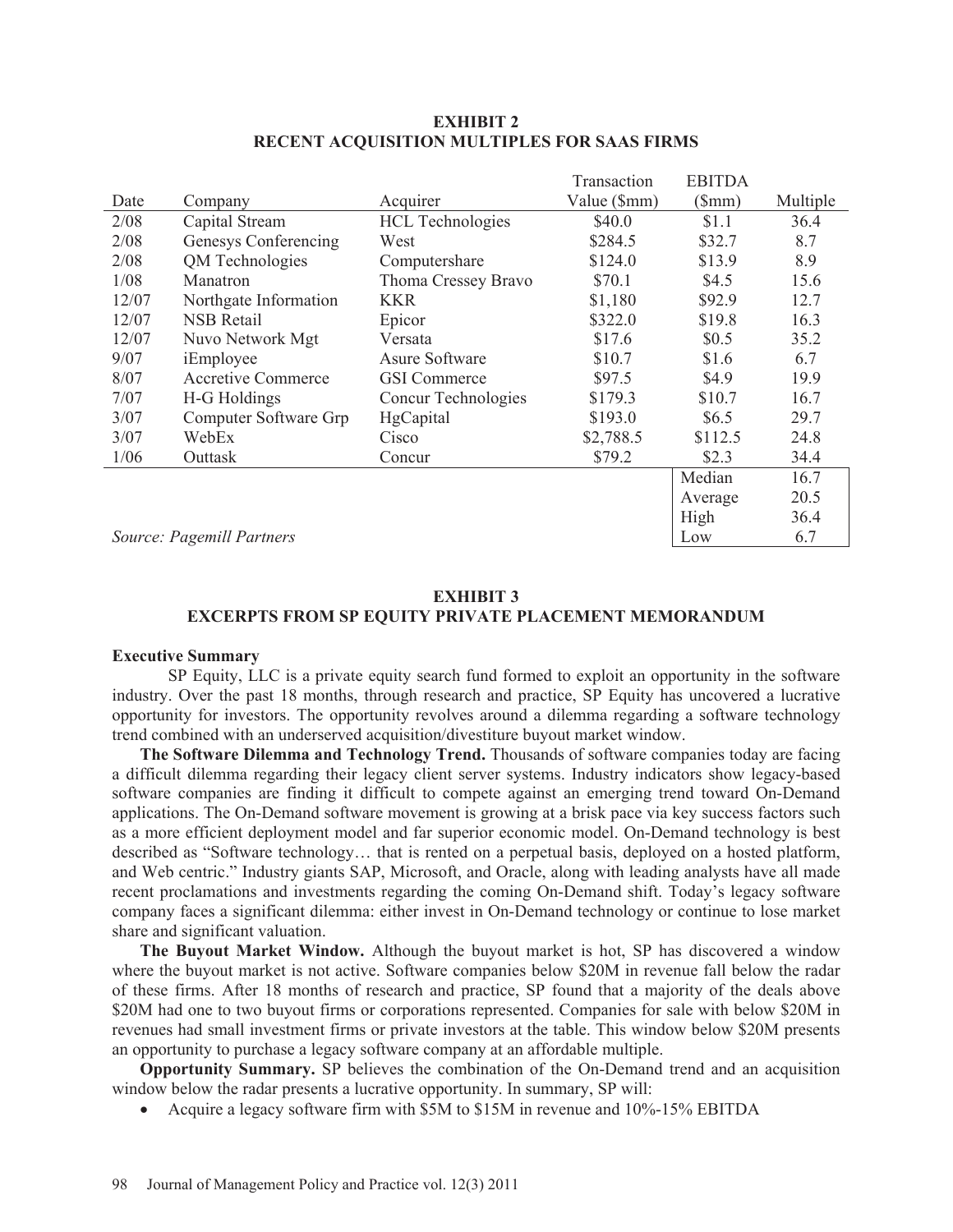- Purchase at industry or lower multiples  $(4x \text{ to } 6x \text{ EBITDA})$
- Invest in an On-Demand technology platform
- Grow the business over 3-5 years above \$20M in revenue and 20% EBITDA
- Sell the company at On-Demand industry multiples of 8x to 12x EBITDA
- Provide an investor IRR between  $30\%$  and  $60\%$ .

### **Financing Stages**

**Stage 1 – Search Financing.** SP is raising \$360,000 through the sale of twelve investment units priced at \$30,000 each. This initial pool of capital is intended to sustain a search for up to 18 months. All funds invested in SP will be converted to securities in the acquired company and stepped up by 50%. The management expects to earn a 20% share of the total equity: 5% upon completion of an acquisition, another 5% that will vest monthly over 3 years, and the remaining 10% will be tied to performance objectives. Management (Mr. Pepperman) will purchase the first investment unit (\$30k) to show investors his financial commitment to the opportunity.

**Stage 2 – Acquisition Financing.** SP intends to finance the acquisition of the target company through a combination of equity and debt. Investor capital is expected to represent approximately 30%- 60% of the company's total capitalization.

#### **Investor Return Model**

Example: Software firm with \$10 million in revenue and 15% EBITDA, purchased for 6x EBITDA (\$9 million). Using 60% debt-to-equity, acquisition financing would be \$5.4 million debt and \$3.6 million equity. At 8% interest, annual interest payments would be \$432,000.

| EBITDA $(w/o)$ growth)                    | \$1,500,000 |
|-------------------------------------------|-------------|
| Less Annual Interest                      | \$432,000   |
| Annual Cash Remaining for Debt Retirement | \$1,068,000 |

The debt would be retired in 5 years, leaving all funds from sale to be distributed among investors. Search fund investors would own approximately 10% of the firm. Stage 2 investors would own approximately 65% equity. Management would own 20% and employees 5%.

Potential Returns in Optimistic, Base Case, and Pessimistic Scenarios:

|                            | Optimistic   | <b>Base Case</b> | Pessimistic  |
|----------------------------|--------------|------------------|--------------|
| Revenue Gain per Year      | 15%          | 9%               | $3\%$        |
| EBITDA Gain per Year       | 1.5%         | 1.5%             | $1.5\%$      |
| Exit EBITDA Multiple       | 10x          | 8x               | 6x           |
| Year 5 EBITDA              | \$4,525,554  | \$3,461,904      | \$2,608,367  |
| Exit Value                 | \$45,255,540 | \$27,695,232     | \$15,650,202 |
| Stage 1 Cash Out           | \$4,525,554  | \$2,769,523      | \$1,565,020  |
| Stage 1 IRR (over 6 years) | $52\%$       | 41%              | 28%          |
| Stage 2 Cash Out           | \$29,481,101 | \$18,001,901     | \$10,172,631 |
| Stage 2 IRR (over 5 years) | $52\%$       | 38%              | 23%          |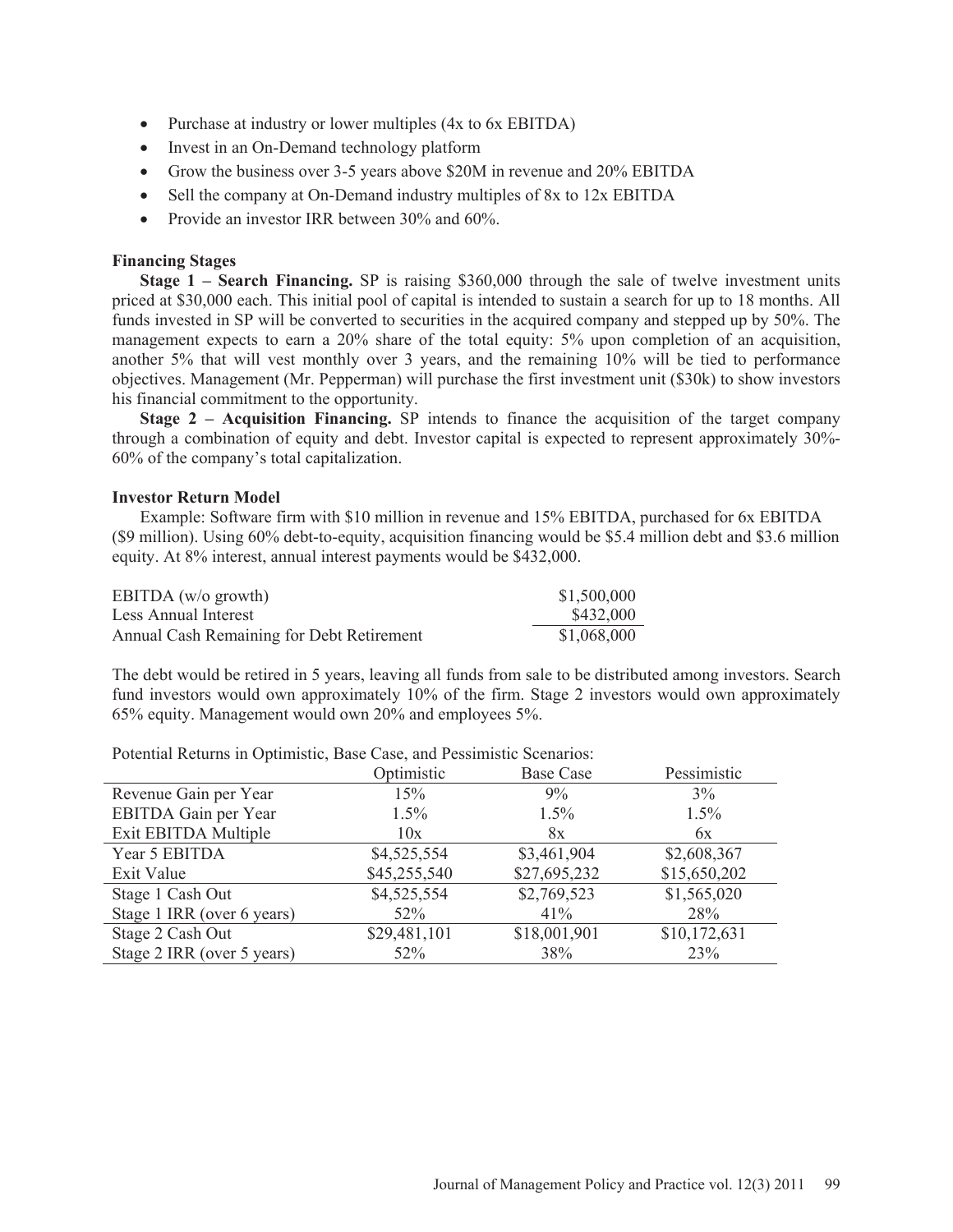|                                 | 2003  | 2004  | 2005  | 2006  | 2007     |
|---------------------------------|-------|-------|-------|-------|----------|
| Revenues                        | 3,184 | 3,966 | 3,373 | 3,796 | 6,614    |
| Recurring Revenue               | 1,109 | 1,526 | 1,781 | 2,164 | 2,953    |
| $%$ Recurring                   | 34.8% | 38.5% | 52.8% | 57.0% | 44.6%    |
| <b>Total COGS</b>               | 190   | 310   | 476   | 525   | 692      |
| <b>Total Operating Expenses</b> | 1,515 | 1,815 | 1,601 | 1,698 | 2,547    |
| <b>EBITDA</b>                   | 1,478 | 1,841 | 1,296 | 1,573 | 3,375    |
| EBITDA %                        | 46.4% | 46.4% | 38.4% | 41.4% | 51.0%    |
| Depreciation                    | 92    | 95    | 31    | 33    | $\theta$ |
| Income Before Tax               | 1,386 | 1,746 | 1,265 | 1,540 | 3,375    |

# **EXHIBIT 4 LST HISTORICAL INCOME STATEMENTS (IN THOUSANDS)**

*Source: Company Documents* 

# **EXHIBIT 5 CUSTOMER PENETRATION BY U.S. REGION (BANKS AND CREDIT UNIONS)**

|           | <b>All Banks/Credit Unions</b> |                         | <b>LST Current Customers</b> |                         |                                |                                                  |
|-----------|--------------------------------|-------------------------|------------------------------|-------------------------|--------------------------------|--------------------------------------------------|
| Region    | Number of<br>Institutions      | Assets (in<br>millions) | Number of<br>Institutions    | Assets (in<br>millions) | Annual<br>Recurring<br>Revenue | Penetration<br>$\frac{6}{6}$ of<br>Institutions) |
| Central   | 2,382                          | \$1,282,109             | 148                          | \$85,230                | \$599,225                      | $6.2\%$                                          |
| Northeast | 1,373                          | \$2,443,945             |                              | \$400,000               | \$1,107,920                    | $0.1\%$                                          |
| Southeast | 2,280                          | \$3,753,609             | 17                           | \$119,693               | \$90,682                       | $0.7\%$                                          |
| West      | 1,055                          | \$2,851,314             |                              | \$88,298                | \$47,746                       | 0.7%                                             |
| Midwest   | 3,331                          | \$3,196,154             | 150                          | \$310,164               | \$722,550                      | 4.5%                                             |
| Total     | 10,421                         | \$13,527,131            | 323                          | \$1,024,692             | \$2,568,123                    | 3.1%                                             |

West: CA, WA, OR, ID, NV, UT, AZ, AK, HI Central: MT, WY, CO, NM, ND, SD, NB, KS, OK, TX Midwest: MN, IA, WI, IL, MO, IN, OH, MI, WV Southeast: KY, TN, MS, AR, LA, AL, GA, FL, SC, NC, VA Northeast: PA, MD, DC, DE, NJ, CT, RI, NY, VT, NH, ME, MA

*Sources: FDIC Statistics on Depository Institutions (www.fdic.gov), Company Documents*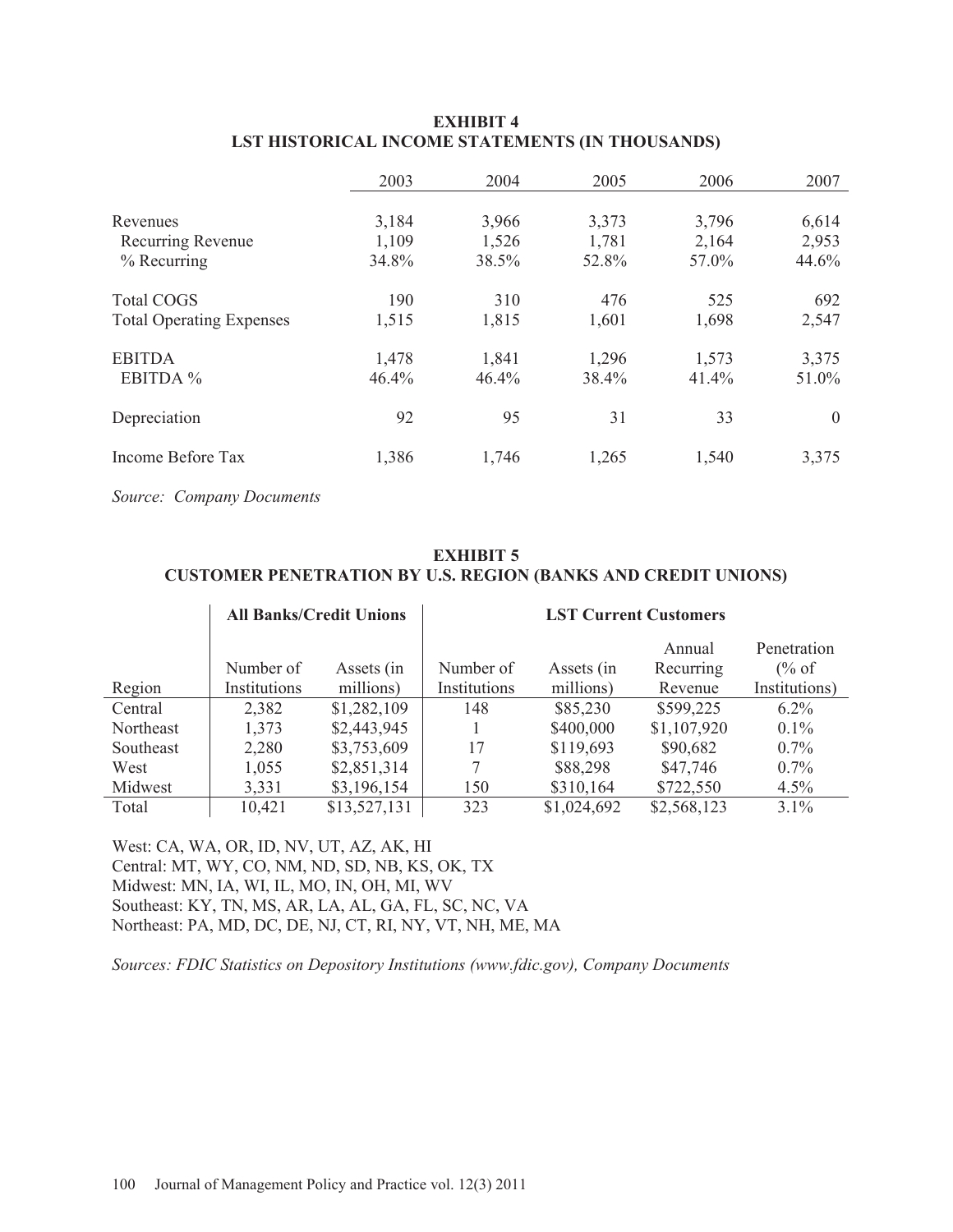# **EXHIBIT 6 PROJECTED EBITDA AND CASH FLOW**

# **Conservative Scenario (\$000's):**

|                                       | Year 1 | Year <sub>2</sub> | Year 3 | Year 4 | Year 5 |
|---------------------------------------|--------|-------------------|--------|--------|--------|
| # of New Licenses Sold                | 109    | 109               | 109    | 109    | 109    |
| % Sold on Subscription                | 50%    | 50%               | 50%    | 50%    | 50%    |
| <b>Total Revenue</b>                  | 5,657  | 6,642             | 7,644  | 8,617  | 9,560  |
| % Recurring                           | 65%    | 70%               | 74%    | 77%    | 79%    |
| <b>Total COGS</b>                     | 782    | 870               | 958    | 1,046  | 1,134  |
| Op. Expenses                          | 3,102  | 3,298             | 3,496  | 3,694  | 3,895  |
| <b>EBITDA</b>                         | 1,773  | 2,474             | 3,190  | 3,877  | 4,531  |
| EBITDA %                              | 31.3%  | 37.2%             | 41.7%  | 45.0%  | 47.4%  |
| Less:                                 |        |                   |        |        |        |
| Taxes                                 | (108)  | 242               | 610    | 976    | 1313   |
| Capital Expenditures                  | 160    | 160               | 160    | 160    | 160    |
| Working Capital Increase              | (566)  | (479)             | (481)  | (482)  | (466)  |
| <b>Interest Expense</b>               | 522    | 418               | 293    | 138    | 18     |
| Cash Flow to Service Debt             | 1,765  | 2,132             | 2,609  | 3,085  | 3,507  |
| <b>Optimistic Scenario (\$000's):</b> |        |                   |        |        |        |
|                                       | Year 1 | Year <sub>2</sub> | Year 3 | Year 4 | Year 5 |
| # of New Licenses Sold                | 125    | 144               | 166    | 190    | 219    |
| % Sold on Subscription                | 50%    | 50%               | 50%    | 50%    | 50%    |
| <b>Total Revenue</b>                  | 6,027  | 7,594             | 9,419  | 11,484 | 13,828 |
| % Recurring                           | 63%    | 66%               | 69%    | 71%    | 72%    |
| <b>Total COGS</b>                     | 795    | 911               | 1,045  | 1,198  | 1,375  |
| Op. Expenses                          | 3,265  | 3,649             | 4,062  | 4,510  | 4,995  |
| <b>EBITDA</b>                         | 1,967  | 3,034             | 4,312  | 5,776  | 7,458  |
| EBITDA %                              | 32.6%  | 40.0%             | 45.8%  | 50.3%  | 53.9%  |
| Less:                                 |        |                   |        |        |        |
| Taxes                                 | (19)   | 501               | 1,134  | 1,854  | 2,625  |
| Capital Expenditures                  | 160    | 160               | 160    | 160    | 160    |
| <b>Working Capital Increase</b>       | (642)  | (639)             | (738)  | (839)  | (957)  |
| <b>Interest Expense</b>               | 520    | 405               | 250    | 87     | 27     |
| Cash Flow to Service Debt             | 1,948  | 2,608             | 3,507  | 4,514  | 5,602  |

*Source: Company Documents*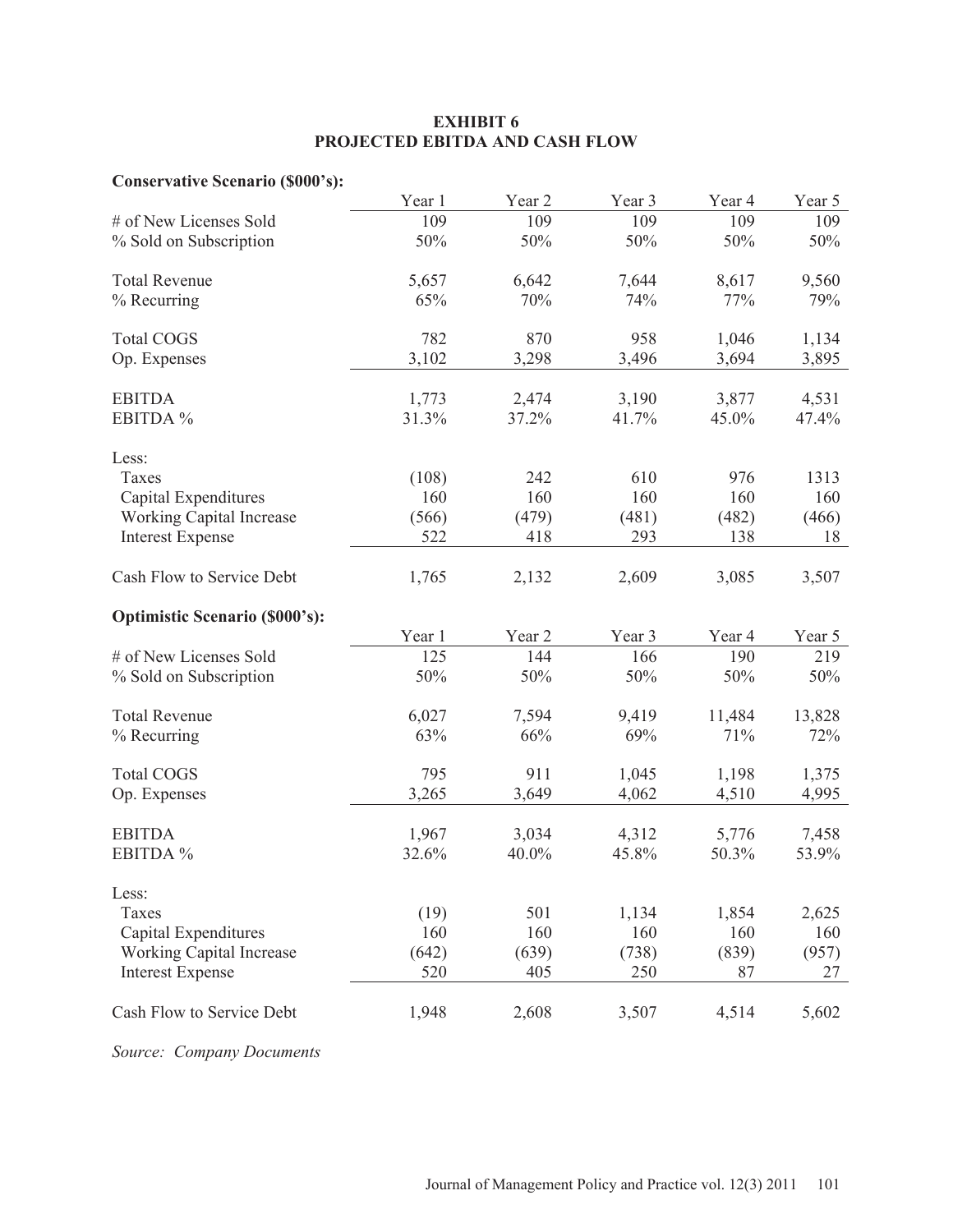## **TEACHING NOTE**

### **Purpose**

The main purpose of this case study is to illustrate financial concepts surrounding the search for and acquisition of a company, including financing stages, returns to investors in different stages, how value is created through the layering of debt and equity financing, and the importance of valuation multiples. Further, most entrepreneurship students (even those at the MBA level) have not considered business acquisition as a route to entrepreneurship and this case exposes them to important aspects of this path. These include the search fund process, executing a successful search and acquisition, assessing an acquisition target, deal terms, and the importance of due diligence. This case is designed to be used in undergraduate or graduate courses on entrepreneurial finance when covering the topic of deal structure. Case discussion will consume an entire 75 to 90 minute class period.

### **Case Questions**

- 1. Evaluate Steve's background. Is he ready to purchase/manage a business like LST?
- 2. What are investors in the search fund betting on? How is Steve proposing to create value?
- 3. Evaluate Steve's search process. What key lessons can you take away from his search?
- 4. Is LST an attractive company to purchase? Why or why not?
- 5. How is the deal for LST being structured? How does this create value?
- 6. Calculate projected returns in the conservative and optimistic scenarios to: a) investors in the search fund, b) investors in the current deal, and c) Steve.
- 7. Did the seller have an ethical and/or legal obligation to reveal the information related to LST's growth that Steve asked for? Should Steve go ahead with the acquisition?

### **Classroom Strategy**

An effective strategy for discussion of this case is to start by asking the class for a show of hands on who thinks Steve should purchase LST. The class will likely be divided on this and you can ask one or two students on each side why they have taken that position. This will pull out several of the key points in the case. Then, you can facilitate a detailed discussion by asking each case question to the class and putting key points on the whiteboard. The questions are designed to take students through the process from start to finish (from "Is Steve ready?" to "Should he go through with the deal?"). You can then finish by telling the class what happened.

- 1. Evaluate Steve's background (5 minutes)
	- a) Extensive resume of management experience with the software industry: He has been in the software industry for 25 years; started, grew, and sold his own firm; has a history of successfully grooming businesses for sale.
	- b) Experience in software acquisitions and sales: Led M&A Worldwide for Software Systems OTC; performed due diligence on 77 companies and closed two deals; gave him experience to identify attractive candidates and quickly weed out unattractive ones; Gave him understanding of typical purchase multiples (important because this is really a numbers game)
	- c) However, Steve has never been in this position, where everything is on his shoulders. If the business fails, he will lose a lot of his own money along with that of family, friends, and other investors (the pressure in this type of a situation is very different than in working for someone else).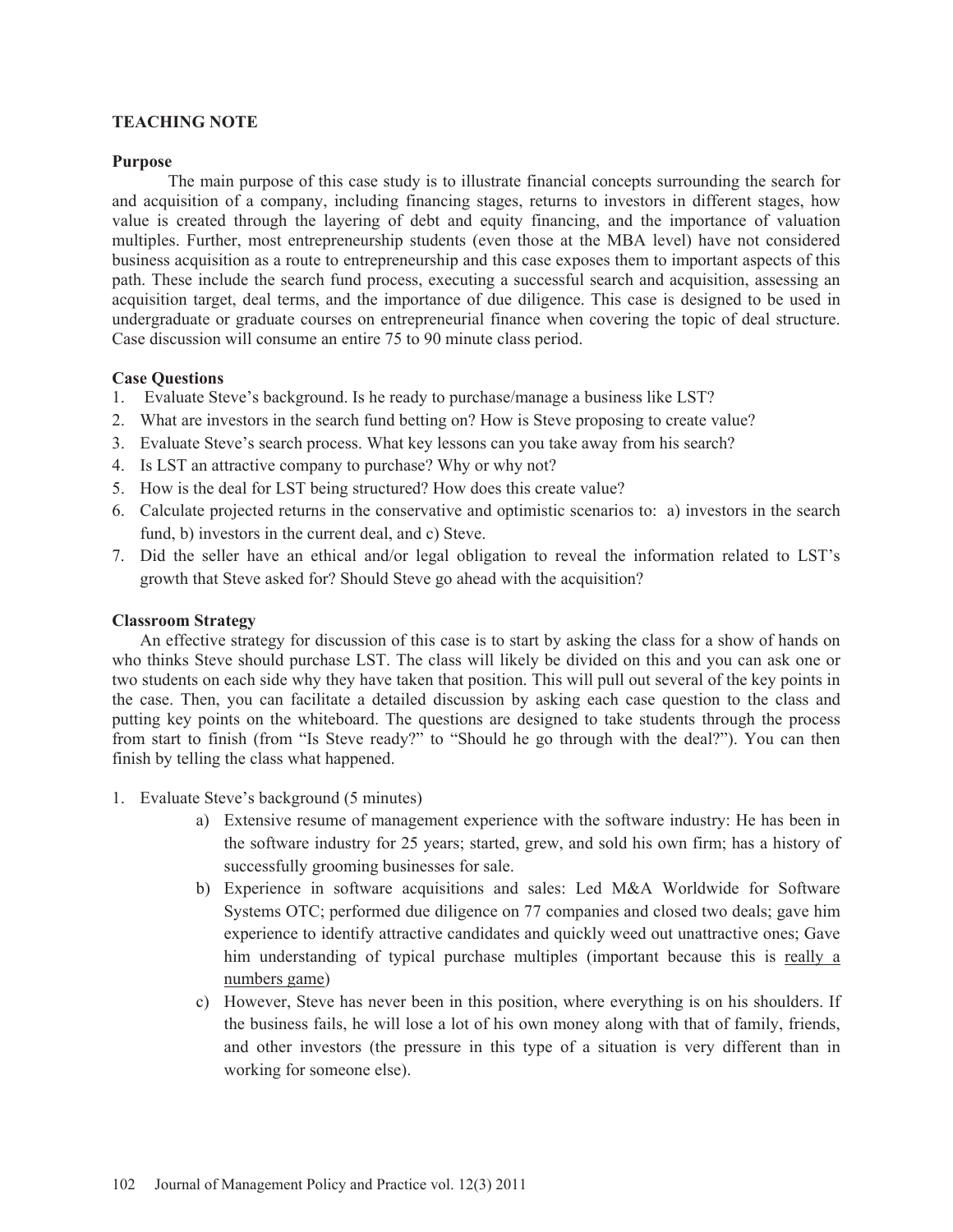2. What are investors in the search fund betting on? (10 minutes)

They are mainly betting on Steve's ability to find and acquire an attractive company at an attractive price. If Steve can do this, even modest revenue growth and margin improvement will lead to attractive returns for investors. Based on Steve's background, his ability to manage and grow a business that is acquired appears to be low-risk. The main risk for the search fund investors is that Steve will not be able to find a company to buy.

This is a good opportunity to introduce the "numbers game" mentioned above (see Exhibit 3 in the case). You can show students the power of debt leverage by pointing out in Steve's example that even if there is no change in the value of the business post-acquisition that the equity holders would gain an additional \$5.4 million in value after the debt is paid off. Advanced students might point out that if there was no debt then these debt cash flows would be available for investors and therefore there is not much difference. However, the key is that equity investors are only risking \$3.6 million upfront rather than \$9 million, and the \$5.4 million in debt would be repaid at approximately 6% interest, far less than the 30- 50% return required by equity investors. Note that even in Steve's pessimistic scenario that search fund investors would receive four to five times return on their investment.

3. Evaluate Steve's search process. (10 minutes)

To help students understand the importance of a targeted acquisition search strategy, it is useful to start by asking a few questions around what would happen if someone who wanted to buy a business did not have one. This will lead to a brief discussion of where would this person start to look, what kind of business would he or she end up buying (if any), how long would it take, how effective would he or she be using resources, etc. You can then compare it to having a strategy for a business. Students will likely catch on right away but this is an important point to make considering most of the students will not have given much thought to buying a business or how they would go about doing so.

Steve's search strategy was to narrow down his targets both geographically and by software niche (compare this to a firm's geographic and demographic customer strategy and what this allows a firm to do). This gave him concrete targets in seven large cities. Steve then attempted to get "warm leads" to these targets, which would be helpful not only getting in the door but also identifying which business owners might be ready to sell. An important point to make with students here is that *every business is for sale*; it is a matter of the right party contacting them, at the right time, and offering the right price. However, some may be more ready to sell than others; it makes sense to target these first.

4. Does the purchase of LST represent an attractive opportunity? (20 minutes)

A useful framework to analyze opportunities revolves around three dimensions. Useful readings that expand on these dimensions are Bhide (1996) and Magretta (2002).

a) Personal

- Steve's background is an excellent fit, as shown in Question 1.
- Steve appears to be up for the challenge of growing and selling a business for a significant return, as evidenced by what he has accomplished with SP Equity so far.
- $\bullet$  One question to ask is impact on family (moving to a new city where Steve will be consumed with the new business); they need to be on board.

b) Market

- The product provides value to banks, as evidenced by the low attrition rate.
- The market is large (with over 9500 institutions in their target market) and there are few alternative LOS systems on the market. 30-40% of banks between \$50 million and \$10 billion used Microsoft Excel for loan analysis.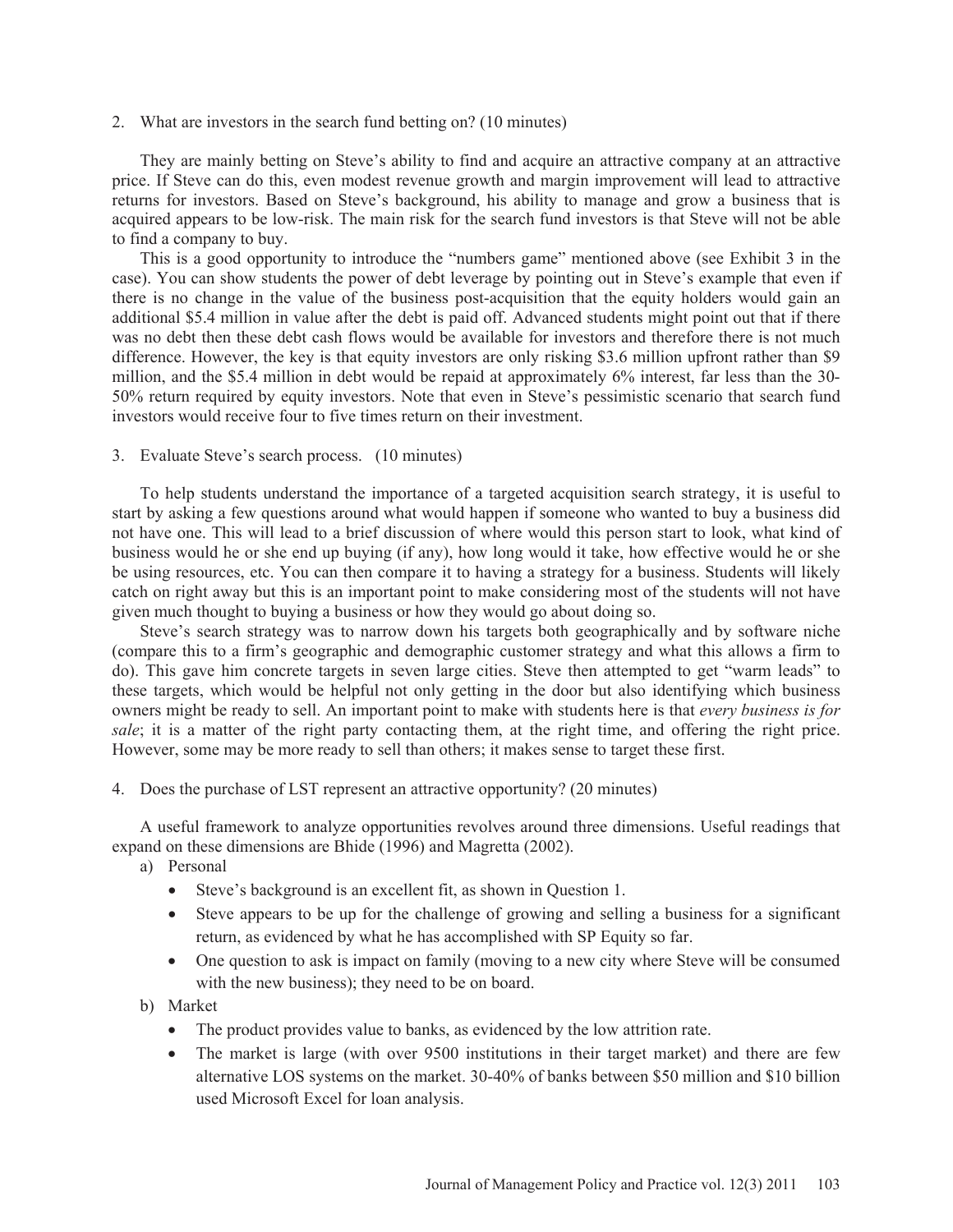- There is a significant opportunity to expand beyond the Midwest.
- The company has had success with little marketing sophistication and low sales productivity. Steve's experience can add significant value here.
- The company had recently introduced products aimed at other vertical markets that were larger than agriculture and provide an opportunity to upsell current customers.
- $\bullet$  Risks: Large % of recurring revenue tied to one customer and growth has come from existing customers. Can Steve continue to grow the firm?
- c) Financial
	- The company was already on a web platform so no significant time/capital investment would be needed for this aspect; this makes the company scalable right away.
	- There was an opportunity to migrate more customers to a subscription-based pricing model, leading to higher revenues and a higher exit multiple in the long term. The pricing model was also robust, as it was based on total loans past and present.
	- The purchase price was 6.5 times EBITDA, which was on the low end for firms in the industry (see Exhibit 2). However, some caution should be taken here, as the multiple is closer to 10 when using the average EBITDA for the previous three years. Steve needs to determine if 2007 is a representative year moving forward.
	- Low risk in terms of breakeven to cover debt obligation (using Year 1 conservative scenario and leaving tax impact at -\$108,000 for simplicity):
		- Need EBITDA of \$808k to cover debt (from Exhibit 9 cash flow)
		- Contribution Margin =  $1 (COGS/Sales) = 1 (782/5657) = 86.1\%$
		- Breakeven EBITDA + Op Expenses =  $808 + 3102 = 3,910$
		- Breakeven Sales =  $3910/0.861 = $4,537$
		- Safety Margin = (Projected Breakeven)/Projected =  $(5657-4537)/4537 = 19.7\%$ (can still make loan payment if revenues are 20% below projected)
	- $\bullet$  But there is financial risk: Steve is investing an additional \$100,000 of his own money, plus \$10 million from investors, some of whom are family and friends.
- 5. How does the deal create value? (30 minutes)
	- a) Layers of financing

If this has not been covered in class, it is useful to provide an overview of layering financing, and to emphasize that an entrepreneur's job with financing is to start with the cheapest sources of financing first and use more expensive sources as necessary and appropriate. This involves determining how much collateral there is to secure debt and how much debt can be serviced, then financing as much as possible with senior debt and covering the rest with subordinated debt and equity (Stevenson and Roberts, 2002).

- b) Structure of the deal
	- $\bullet$  \$9.2 million debt at 6% interest, minimum \$800,000 annual payment
		- A question that can be raised here is whether Steve could/should be structuring the deal with more debt. In year one, projected cash flows in the conservative scenario show a cash cushion of almost \$1 million above the required debt payment of \$800,000 (in subsequent years, the cushion is even greater).
	- $\bullet$  \$10.96 million in equity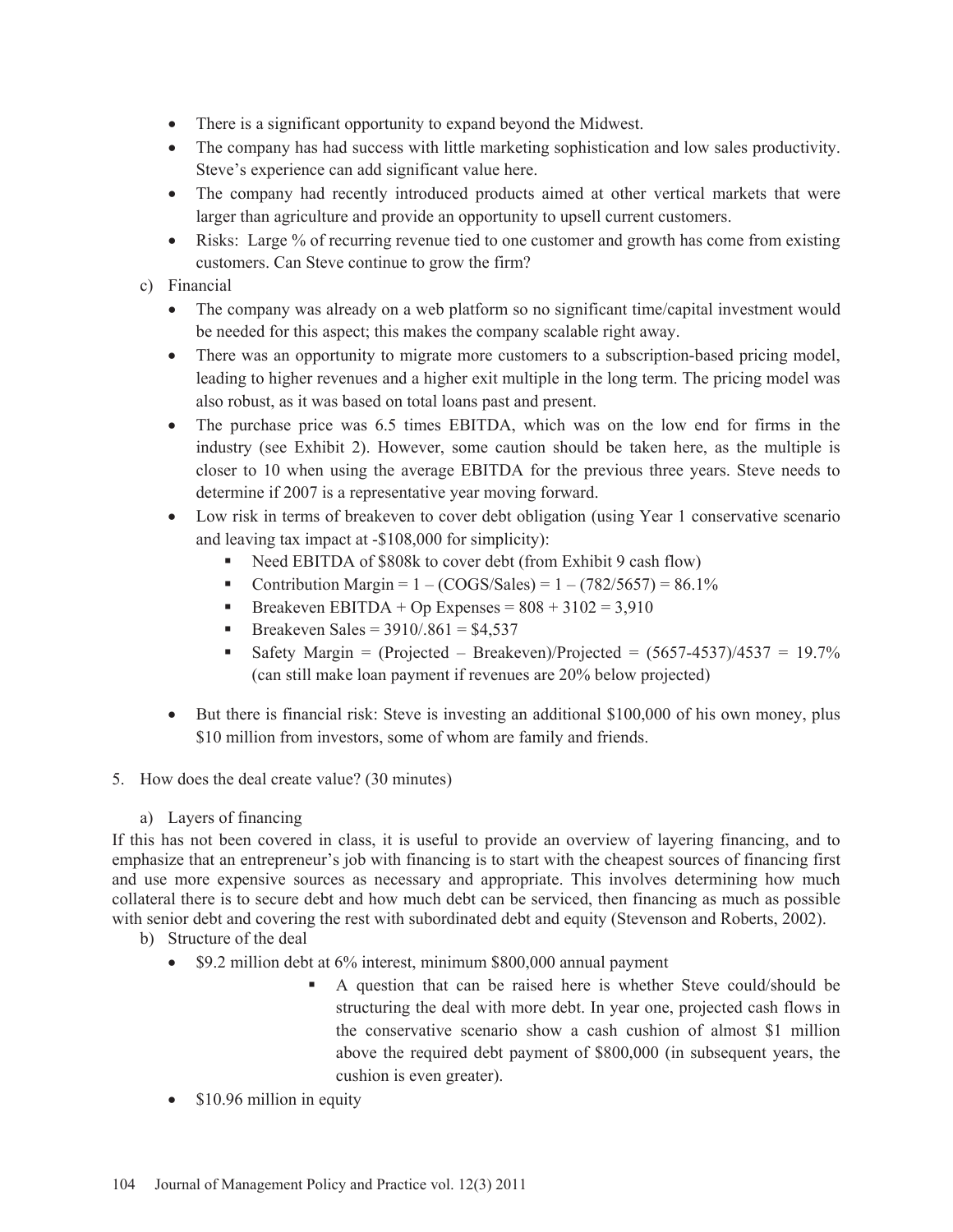- Plus \$360k from search fund with  $50\%$  step-up, total equity = \$11.5 million
- Steve received 20% for acquisition and performance, 5% reserved for options
- Remaining 75% ownership (assuming Steve hits performance goals):
- Steve:  $(\$45k + \$100k)/\$11.5$  million x 75% = 1.0%
- Other Stage 1 Investors:  $$495k/$11.5 million x 75\% = 3.2\%$
- Other Stage 2 Investors: \$10.96/\$11.5 x 75% = 70.8%
- c) Returns for Search Fund Investors, Acquisition Investors, and Steve
	- Assume the company is sold after five years at 6x EBITDA in the conservative scenario and 10x EBITDA in the optimistic scenario (from Exhibit 3)
	- Assume that even in the conservative scenario Steve meets the performance goals and attains 21.0% ownership (this presents the "worst-case" return scenario for investors)

|                                    | Conservative | Optimistic |
|------------------------------------|--------------|------------|
| Accumulated Cash (Exh. 9)          | \$13,097     | \$18,180   |
| Less: Loan Principal and Revolver  | (\$10,200)   | (\$10,200) |
| Plus: Year 5 Exit Value            | \$27,186     | \$74,580   |
| <b>Total Cash for Distribution</b> | \$30,083     | \$82,560   |

|          | ш        | Conservative IRR's: |                                         |               |
|----------|----------|---------------------|-----------------------------------------|---------------|
| Steve:   | (30)     | (100)               | $145+[.21*(30,083-11,500)]=3,945$       | $IRR = 90\%$  |
| Stage 1: | (330)    |                     | $495+[.032*(30,083-11,500)]=1,090$      | $IRR = 22\%$  |
| Stage 2: |          | (10, 860)           | $10,860 +$ [.708*(30,083-11,500)=23,960 | $IRR = 17\%$  |
|          |          |                     |                                         |               |
| Year     | $\theta$ |                     | 6                                       |               |
|          | п        | Optimistic IRR's:   |                                         |               |
| Steve:   | (30)     | (100)               | $145+[.21*(82,560-11,500)]=15,076$      | $IRR = 144\%$ |
| Stage 1: | (330)    |                     | 495+[.032*(82,560-11,500)]=2,770        | $IRR = 43\%$  |
| Stage 2: |          | (10, 860)           | $10,860 +$ [.708*(82,560-11,500)=61,199 | $IRR = 41\%$  |
|          |          |                     |                                         |               |
| Year     | $\Omega$ |                     | 6                                       |               |

You can also emphasize here why debt makes the deal so attractive by showing a "what if" scenario with the entire purchase financed through equity. In this case, to receive a 30% IRR on their investment, Stage 2 investors would need 20.16 x  $1.30^5 = $74.9$  million in return.

# 6. Was the seller obligated to provide Steve with the information Steve asked for? What should Steve do? (5 minutes)

Questions to ask from an ethical perspective would be whether there was a misunderstanding of what Steve was asking for or why it was important (although the information given in the case does not support this) and whether not providing the information might cause Steve any harm (the answer to this is "yes"; therefore you might argue that Steve had a right to know). Most students will agree that this appears unethical.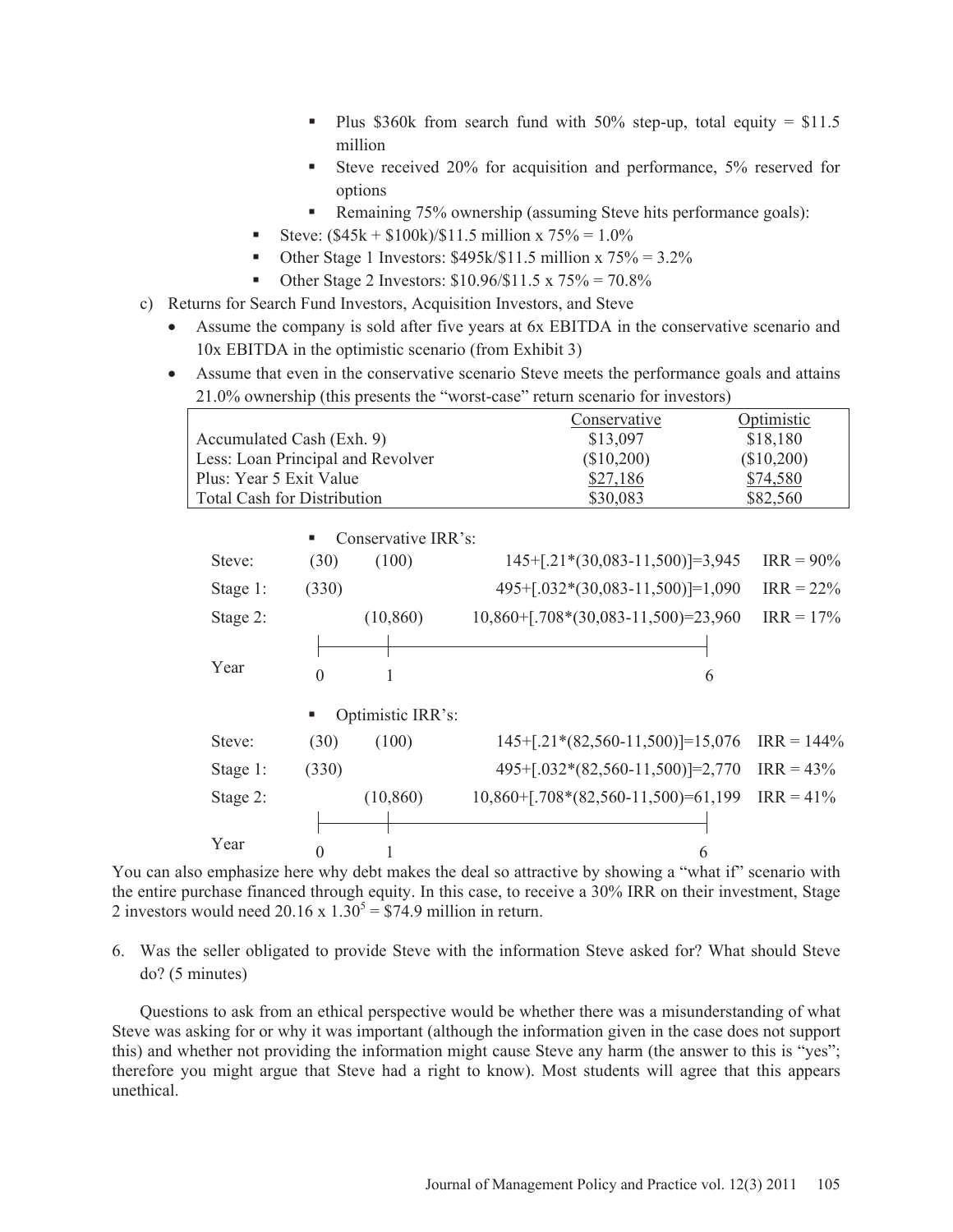However, most students will argue that legally it is an issue of "buyer beware." You can then point to what the seller's obligations are in terms of full disclosure, which are very clear under securities laws: a seller can neither misinform a buyer of securities nor leave out relevant information about the firm that may adversely impact the buyer's purchase decision. If Steve purchased LST without knowing this information and the company performed poorly as a result, Steve could pursue a lawsuit against Bob Benson (although this is far from an ideal situation).

Steve essentially has three options. He can either: 1) Walk away from the deal, 2) Try to negotiate the price down, or 3) Go ahead with the deal as is. His main consideration is how confident he is in his projections despite the new information.

- 7. What happened? (5 minutes)
	- a) The next day, all of Steve's key investors backed out when they heard the news. However, Steve believed that he could implement the same sales process that he had been successful with at previous companies and that there was still tremendous upside. Steve pulled his car over to the side of the highway to take a call from his largest investor and was able to convince him to re-commit to the deal. The other investors then followed. Steve contemplated negotiating the price down, but was told by a manager of LST that Benson would walk away if he did. Benson could still demonstrate three years of sales growth and knew he would attract buyers at the price he was asking.
	- b) Key events in first 16 months of ownership:
	- Changed out 56% of the staff to bring in more experience. The business had a number of "recreational employees in a lifestyle business model."
	- Revamped the name, image, website, and message. Hired a marketing firm out of Atlanta with 3 former Oracle, D&B software executives to reimage the company.
	- Overhauled marketing, lead generation and sales methodology.
	- Moved the business to a large city in another state and invested \$400k in the new facility. Received over \$1 million in state tax break incentives to move the company.
		- c) Key accomplishments in first 16 months of ownership:
	- Obtained 148 new customers for a total of 480 web-based customers.
	- $\bullet$  Began getting calls from equity funds looking to buy the business every 2-3 weeks.
	- Tripled the price of the product and invested another \$1.5 million into R&D.
	- Competitors' sales reps began calling to join LST because "they were tired of losing to LST in deals".

## **REFERENCES**

American Bankers Association. (2009). 2008 Farm Bank Peformance. *ABA Solution: Agricultural Banking*, http://www.aba.com/NR/rdonlyres/05858407-284E-46CD-9443- 38EB9601A25A/60074/AGBankPerformance2009.pdf.

Bhide, A. (1996). Questions Every Entrepreneur Must Answer. *Harvard Business Review*, 73(6), 120- 130.

Bruno-Britz, M., Crosman, P., and O'Donnell, A. (2007). Financial Institutions to Increase Spending Modestly on IT in 2008. *Bank Systems & Technology*, http://www.banktech.com/articles/204203380.